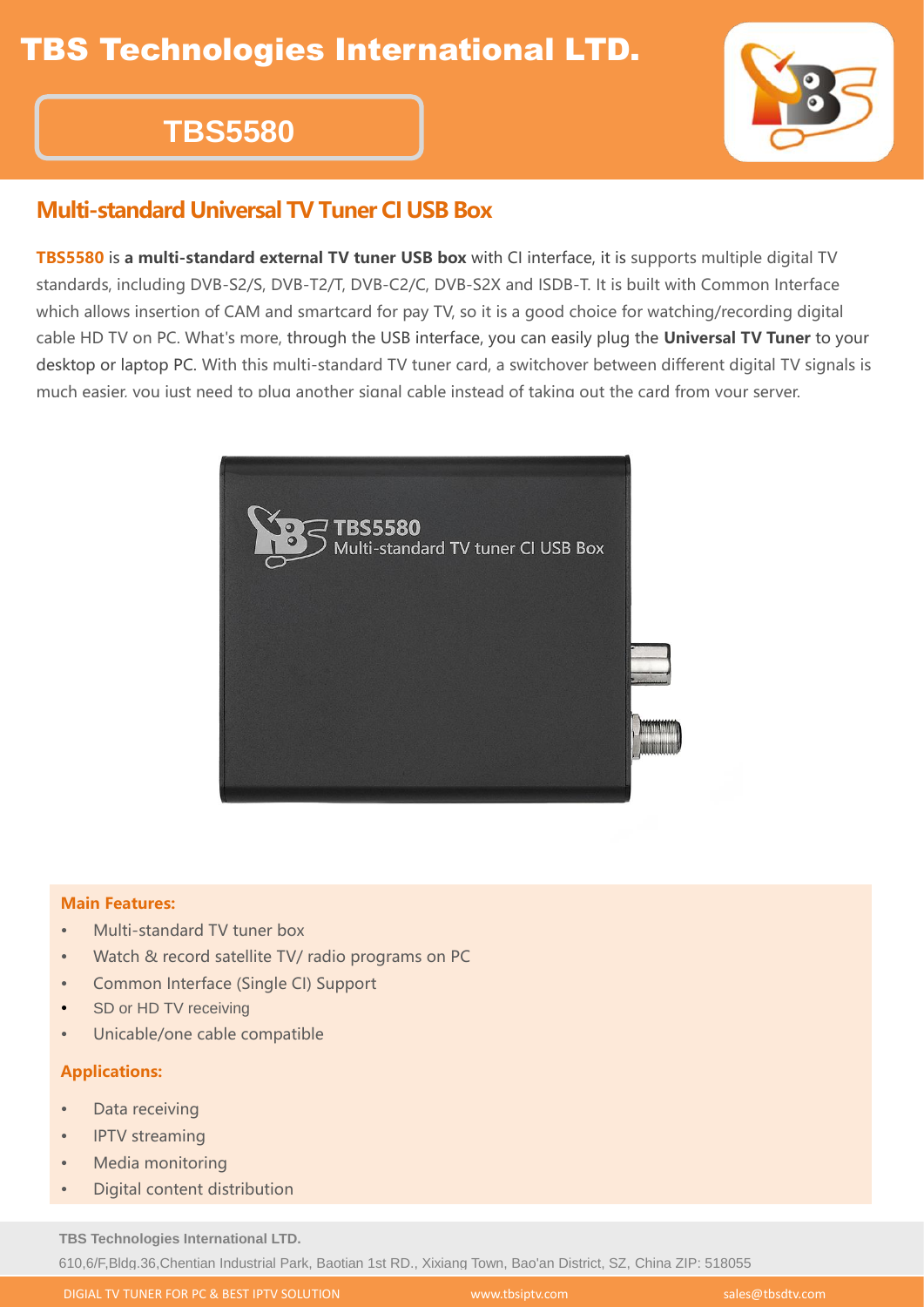### TBS Technologies International LTD.



## **TBS5580**

#### **Specifications:**

| ISDB-T                                 | COFDM demodulator and FEC decoding                                  |  |
|----------------------------------------|---------------------------------------------------------------------|--|
|                                        | Support 3 layers decoding                                           |  |
|                                        | <b>TMCC</b> decoding                                                |  |
|                                        | Support differential demodulation                                   |  |
|                                        | AC1 and AC2 decoding                                                |  |
| DVB-T2 and T2-Lite                     | Receiving channel: VHF band, UHF band                               |  |
|                                        | Bandwidth: 1.7, 5, 6, 7, 8MHz                                       |  |
|                                        | FEC: QPSK, 16QAM, 64QAM, 256QAM                                     |  |
|                                        | FFT mode: 1K, 2K, 4K, 8K, 16K, 32K                                  |  |
|                                        | Code rate: 1/2, 2/3, 3/4, 5/6, 7/8                                  |  |
| DVB-C2                                 | COFDM demodulator(16_QAM to 4096_QAM)                               |  |
|                                        | FEC(LDPC/BCH) decoder                                               |  |
|                                        | Bandwidth: 6MHz, 7MHz, 8MHz                                         |  |
| DVB-C and ITU-T J.83<br><b>Annex B</b> | QAM demodulator                                                     |  |
|                                        | FEC decoder                                                         |  |
|                                        | 1 to 7.2MSymbol/s                                                   |  |
| DVB-S/S2/S2X                           | symbol rates: 1-45Msps                                              |  |
|                                        | FEC:                                                                |  |
|                                        | DVB-S/S2                                                            |  |
|                                        | QPSK: 1/2, 3/5, 2/3, 3/4, 4/5, 5/6, 8/9, 9/10                       |  |
|                                        | 8PSK: 3/5, 2/3, 3/4, 5/6, 8/9, 9/10                                 |  |
|                                        | 16APSK: 2/3, 3/4, 4/5, 5/6, 8/9, 9/10                               |  |
|                                        | 32APSK: 3/4, 4/5, 5/6, 8/9, 9/10                                    |  |
|                                        | DVB-S2X                                                             |  |
|                                        | QPSK:<br>13/45, 9/20, 11/20                                         |  |
|                                        | 100/180, 104/180<br>$2_4_2_$ APSK:                                  |  |
|                                        | 23/36, 25/36, 13/18<br>8PSK:                                        |  |
|                                        | 90/180, 96/180, 100/180, 18/30, 20/30<br>8_8_APSK:                  |  |
|                                        | 16APSK:<br>26/45, 3/5, 28/45, 23/36, 25/36, 13/18, 140/180, 154/180 |  |
|                                        | 4_12_16rb_APSK:<br>2/3                                              |  |
|                                        | 128/180, 132/180, 140/180<br>4 8 4 16 APSK:                         |  |
| <b>Power consumption</b>               |                                                                     |  |
| Input/ Power:                          | 12V/12W                                                             |  |
| temperature                            | 0~60°C                                                              |  |

**TBS Technologies International LTD.**

610,6/F,Bldg.36,Chentian Industrial Park, Baotian 1st RD., Xixiang Town, Bao'an District, SZ, China ZIP: 518055